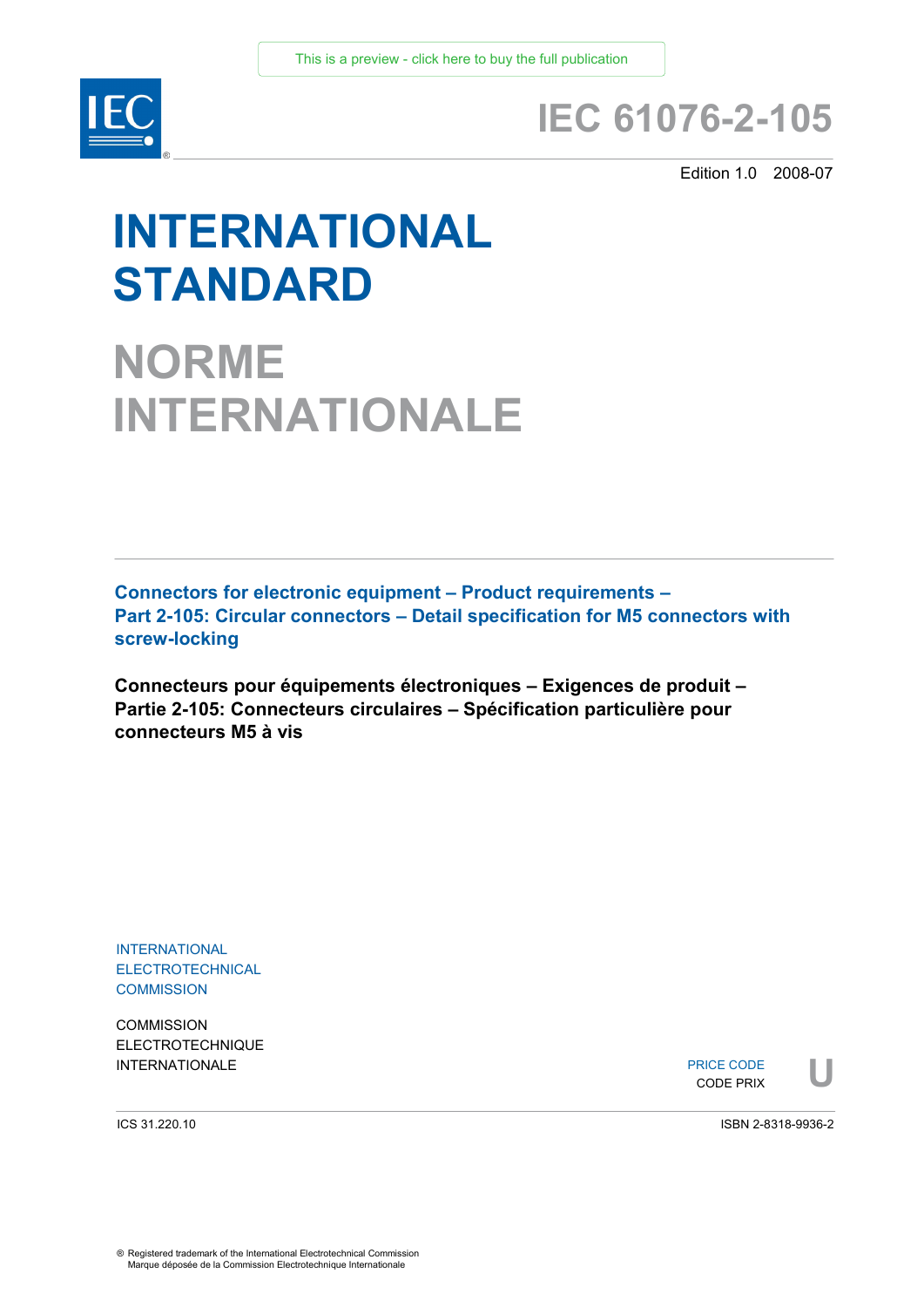$-2-$ 

61076-2-105 © IEC:2008

# **CONTENTS**

| 1<br>1.1<br>1.2<br>1 2 1<br>1.3<br>1.4<br>1.5<br>1.6<br>1.7<br>1.8<br>$\overline{2}$<br>2.1<br>2.2<br>2.2.1<br>2.2.2<br>3<br>3.1<br>3.2<br>3.3<br>4.1<br>4.2<br>Rated voltage - Rated impulse voltage - Pollution degree 17<br>4.2.1<br>4.2.2<br>4.2.3<br>4.2.4<br>4.2.5<br>4.3<br>4.3.2<br>4.3.3<br>4.3.4<br>4.3.5<br>4.3.6<br>5<br>5.1<br>5.1.1<br>5.1.2<br>5.2<br>5.2.1<br>5.2.2<br>5.2.3<br>5.2.4 |   |  |  |  |  |  |
|-------------------------------------------------------------------------------------------------------------------------------------------------------------------------------------------------------------------------------------------------------------------------------------------------------------------------------------------------------------------------------------------------------|---|--|--|--|--|--|
|                                                                                                                                                                                                                                                                                                                                                                                                       |   |  |  |  |  |  |
|                                                                                                                                                                                                                                                                                                                                                                                                       |   |  |  |  |  |  |
|                                                                                                                                                                                                                                                                                                                                                                                                       |   |  |  |  |  |  |
|                                                                                                                                                                                                                                                                                                                                                                                                       |   |  |  |  |  |  |
|                                                                                                                                                                                                                                                                                                                                                                                                       |   |  |  |  |  |  |
|                                                                                                                                                                                                                                                                                                                                                                                                       |   |  |  |  |  |  |
|                                                                                                                                                                                                                                                                                                                                                                                                       |   |  |  |  |  |  |
|                                                                                                                                                                                                                                                                                                                                                                                                       |   |  |  |  |  |  |
|                                                                                                                                                                                                                                                                                                                                                                                                       |   |  |  |  |  |  |
|                                                                                                                                                                                                                                                                                                                                                                                                       |   |  |  |  |  |  |
|                                                                                                                                                                                                                                                                                                                                                                                                       |   |  |  |  |  |  |
|                                                                                                                                                                                                                                                                                                                                                                                                       |   |  |  |  |  |  |
|                                                                                                                                                                                                                                                                                                                                                                                                       |   |  |  |  |  |  |
|                                                                                                                                                                                                                                                                                                                                                                                                       |   |  |  |  |  |  |
|                                                                                                                                                                                                                                                                                                                                                                                                       |   |  |  |  |  |  |
|                                                                                                                                                                                                                                                                                                                                                                                                       |   |  |  |  |  |  |
|                                                                                                                                                                                                                                                                                                                                                                                                       |   |  |  |  |  |  |
|                                                                                                                                                                                                                                                                                                                                                                                                       |   |  |  |  |  |  |
|                                                                                                                                                                                                                                                                                                                                                                                                       |   |  |  |  |  |  |
|                                                                                                                                                                                                                                                                                                                                                                                                       |   |  |  |  |  |  |
|                                                                                                                                                                                                                                                                                                                                                                                                       | 4 |  |  |  |  |  |
|                                                                                                                                                                                                                                                                                                                                                                                                       |   |  |  |  |  |  |
|                                                                                                                                                                                                                                                                                                                                                                                                       |   |  |  |  |  |  |
|                                                                                                                                                                                                                                                                                                                                                                                                       |   |  |  |  |  |  |
|                                                                                                                                                                                                                                                                                                                                                                                                       |   |  |  |  |  |  |
|                                                                                                                                                                                                                                                                                                                                                                                                       |   |  |  |  |  |  |
|                                                                                                                                                                                                                                                                                                                                                                                                       |   |  |  |  |  |  |
|                                                                                                                                                                                                                                                                                                                                                                                                       |   |  |  |  |  |  |
|                                                                                                                                                                                                                                                                                                                                                                                                       |   |  |  |  |  |  |
|                                                                                                                                                                                                                                                                                                                                                                                                       |   |  |  |  |  |  |
|                                                                                                                                                                                                                                                                                                                                                                                                       |   |  |  |  |  |  |
|                                                                                                                                                                                                                                                                                                                                                                                                       |   |  |  |  |  |  |
|                                                                                                                                                                                                                                                                                                                                                                                                       |   |  |  |  |  |  |
|                                                                                                                                                                                                                                                                                                                                                                                                       |   |  |  |  |  |  |
|                                                                                                                                                                                                                                                                                                                                                                                                       |   |  |  |  |  |  |
|                                                                                                                                                                                                                                                                                                                                                                                                       |   |  |  |  |  |  |
|                                                                                                                                                                                                                                                                                                                                                                                                       |   |  |  |  |  |  |
|                                                                                                                                                                                                                                                                                                                                                                                                       |   |  |  |  |  |  |
|                                                                                                                                                                                                                                                                                                                                                                                                       |   |  |  |  |  |  |
|                                                                                                                                                                                                                                                                                                                                                                                                       |   |  |  |  |  |  |
|                                                                                                                                                                                                                                                                                                                                                                                                       |   |  |  |  |  |  |
|                                                                                                                                                                                                                                                                                                                                                                                                       |   |  |  |  |  |  |
|                                                                                                                                                                                                                                                                                                                                                                                                       |   |  |  |  |  |  |
|                                                                                                                                                                                                                                                                                                                                                                                                       |   |  |  |  |  |  |
| 5.2.5                                                                                                                                                                                                                                                                                                                                                                                                 |   |  |  |  |  |  |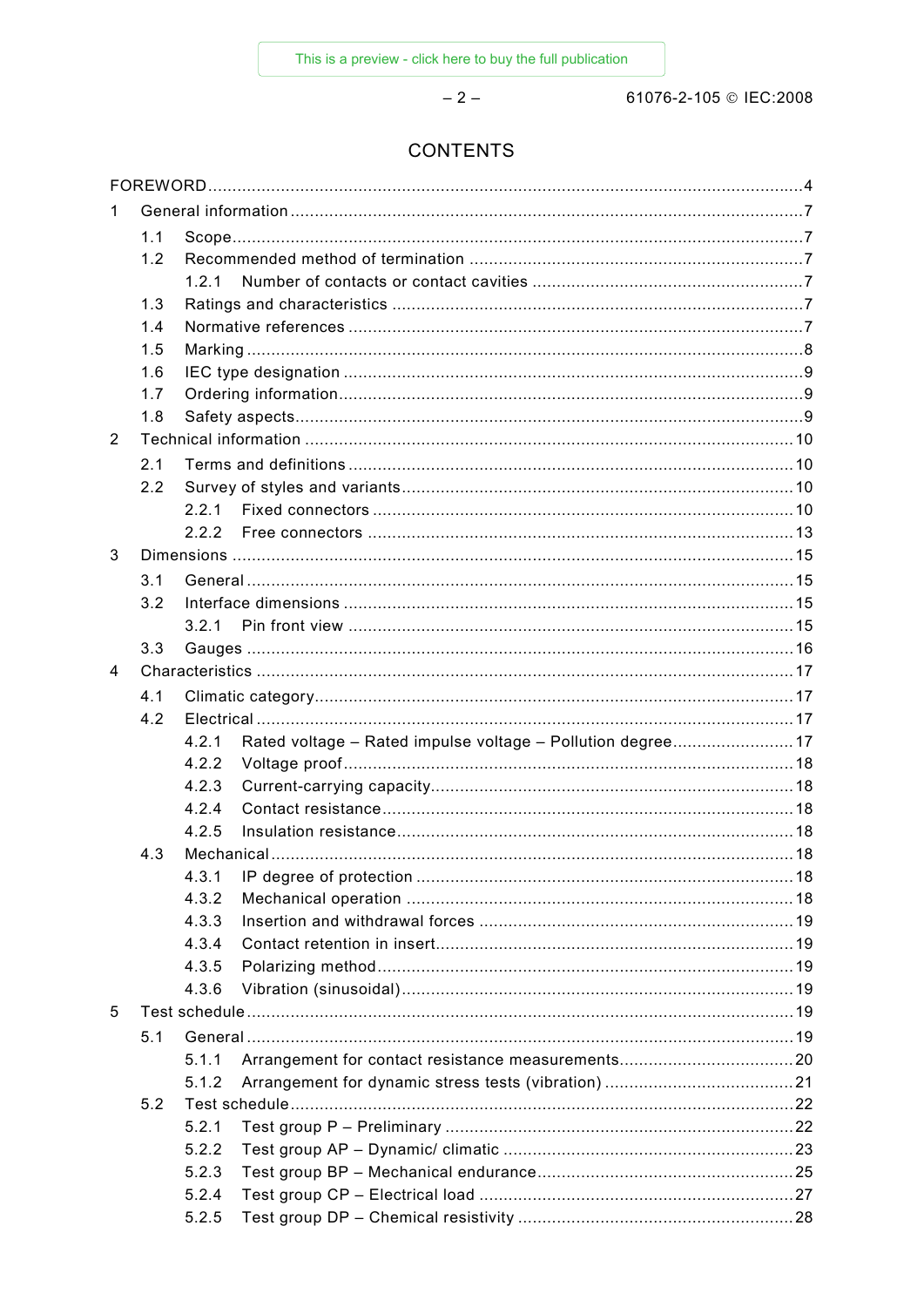61076-2-105 © IEC:2008 – 3 –

| Figure 2 – Fixed connector, male contacts, mounting with thread M5 $\times$ 0,5, with wire    |  |
|-----------------------------------------------------------------------------------------------|--|
|                                                                                               |  |
| Figure 3 – Fixed connector, male contacts, mounting with thread $M5 \times 0.5$ , with wire   |  |
| Figure 4 – Fixed connector, female contacts, mounting with thread $M5 \times 0.5$ , with wire |  |
| Figure 5 – Fixed connector, female contacts, mounting with thread $M5 \times 0.5$ , with wire |  |
| Figure 6 – Non-rewireable connector, male contacts, straight version, with locking nut13      |  |
| Figure 7 – Non-rewireable connector, male contacts, right angled version, with locking nut 14 |  |
| Figure 8 - Non-rewireable connector, female contacts, straight version, with locking nut  14  |  |
| Figure 9 - Non-rewireable connector, female contacts, right angled version, with              |  |
|                                                                                               |  |
|                                                                                               |  |
|                                                                                               |  |
|                                                                                               |  |
|                                                                                               |  |
|                                                                                               |  |
|                                                                                               |  |
|                                                                                               |  |
|                                                                                               |  |
|                                                                                               |  |
|                                                                                               |  |
| Table 5 - Rated voltage - Rated impulse voltage - Pollution degree  17                        |  |
|                                                                                               |  |
|                                                                                               |  |
|                                                                                               |  |
|                                                                                               |  |
|                                                                                               |  |
|                                                                                               |  |
|                                                                                               |  |
|                                                                                               |  |
|                                                                                               |  |
|                                                                                               |  |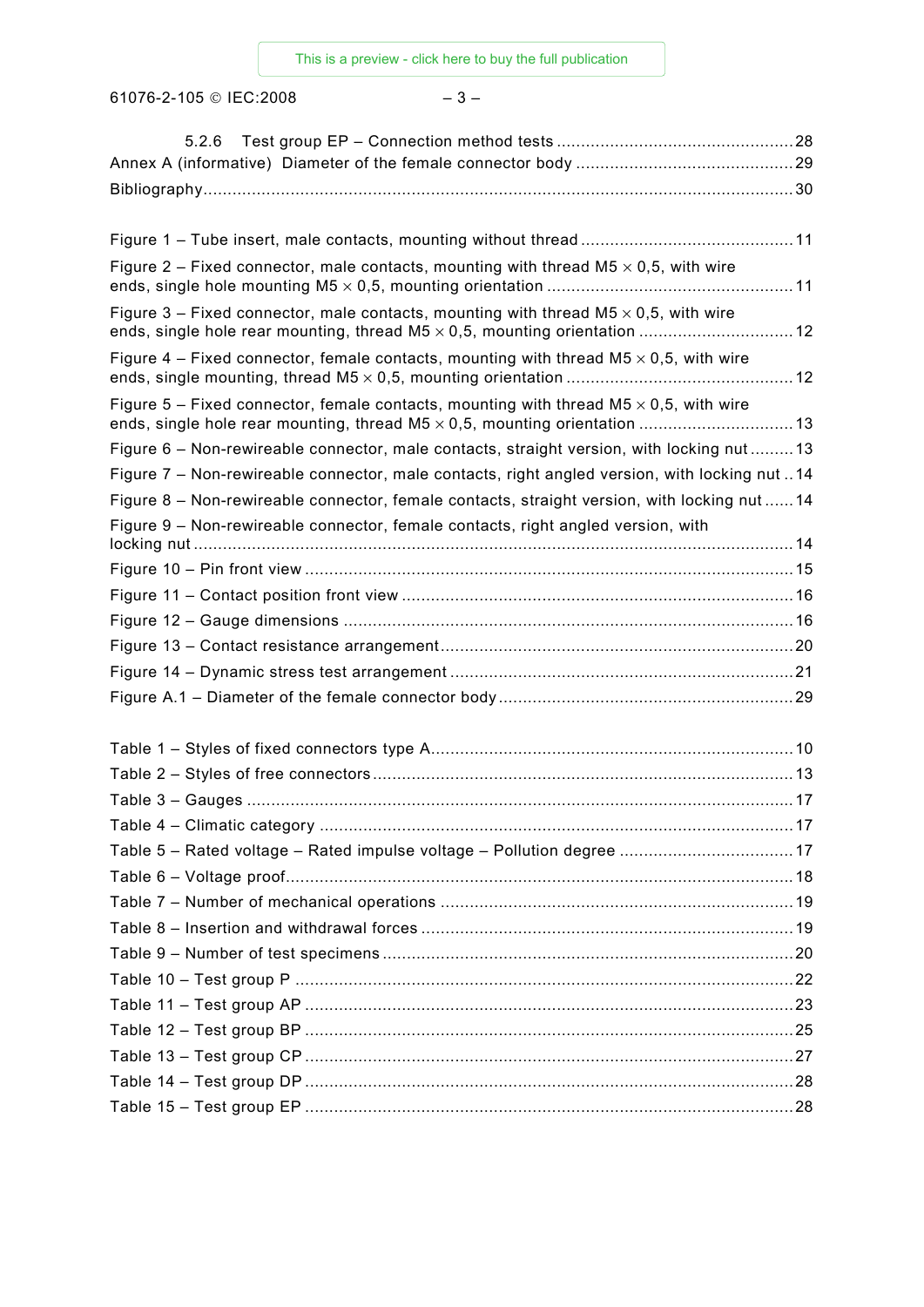[This is a preview - click here to buy the full publication](https://webstore.iec.ch/publication/4422&preview=1)

 $-4 - 61076 - 2 - 105 \odot 12008$ 

# <span id="page-3-0"></span>INTERNATIONAL ELECTROTECHNICAL COMMISSION  $\frac{1}{2}$  ,  $\frac{1}{2}$  ,  $\frac{1}{2}$  ,  $\frac{1}{2}$  ,  $\frac{1}{2}$  ,  $\frac{1}{2}$

# **CONNECTORS FOR ELECTRONIC EQUIPMENT – PRODUCT REQUIREMENTS –**

# **Part 2-105: Circular connectors – Detail specification for M5 connectors with screw-locking**

# FOREWORD

- 1) The International Electrotechnical Commission (IEC) is a worldwide organization for standardization comprising all national electrotechnical committees (IEC National Committees). The object of IEC is to promote international co-operation on all questions concerning standardization in the electrical and electronic fields. To this end and in addition to other activities, IEC publishes International Standards, Technical Specifications, Technical Reports, and Guides (hereafter referred to as "IEC Publication(s)"). Their preparation is entrusted to technical committees; any IEC National Committee interested in the subject dealt with may participate in this preparatory work. International, governmental and non-governmental organizations liaising with the IEC also participate in this preparation. IEC collaborates closely with the International Organization for Standardization (ISO) in accordance with conditions determined by agreement between the two organizations.
- 2) The formal decisions or agreements of IEC on technical matters express, as nearly as possible, an international consensus of opinion on the relevant subjects since each technical committee has representation from all interested IEC National Committees.
- 3) IEC Publications have the form of recommendations for international use and are accepted by IEC National Committees in that sense. While all reasonable efforts are made to ensure that the technical content of IEC Publications is accurate, IEC cannot be held responsible for the way in which they are used or for any misinterpretation by any end user.
- 4) In order to promote international uniformity, IEC National Committees undertake to apply IEC Publications transparently to the maximum extent possible in their national and regional publications. Any divergence between any IEC Publication and the corresponding national or regional publication shall be clearly indicated in the latter.
- 5) IEC provides no marking procedure to indicate its approval and cannot be rendered responsible for any equipment declared to be in conformity with an IEC Publication.
- 6) All users should ensure that they have the latest edition of this publication.
- 7) No liability shall attach to IEC or its directors, employees, servants or agents including individual experts and members of its technical committees and IEC National Committees for any personal injury, property damage or other damage of any nature whatsoever, whether direct or indirect, or for costs (including legal fees) and expenses arising out of the publication, use of, or reliance upon, this IEC Publication or any other IEC Publications.
- 8) Attention is drawn to the Normative references cited in this publication. Use of the referenced publications is indispensable for the correct application of this publication.
- 9) Attention is drawn to the possibility that some of the elements of this IEC Publication may be the subject of patent rights. IEC shall not be held responsible for identifying any or all such patent rights.

International Standard IEC 61076-2-105 has been prepared by subcommittee 48B: Connectors, of technical committee 48: Electromechanical components and mechanical structures for electronic equipment.

The text of this standard is based on the following documents:

| <b>FDIS</b>   | Report on voting |
|---------------|------------------|
| 48B/1909/FDIS | 48B/1928/RVD     |

Full information on the voting for the approval of this standard can be found in the report on voting indicated in the above table.

This publication has been drafted in accordance with the ISO/IEC Directives, Part 2.

A list of all parts of the IEC 61076 series, under the general title *Connectors for electronic equipment – Product requirements*, can be found on the IEC website.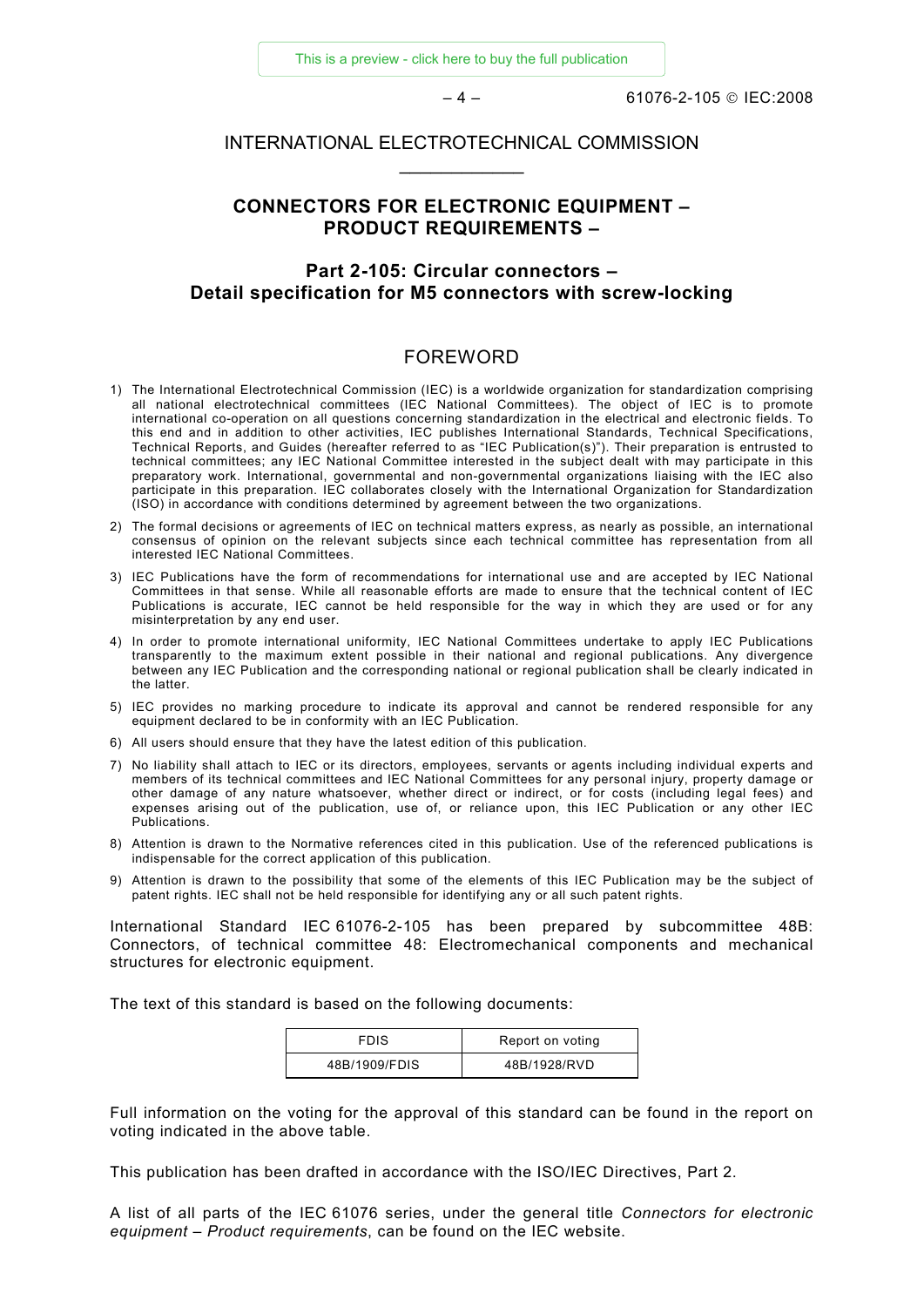61076-2-105 © IEC:2008 – 5 –

The committee has decided that the contents of this publication will remain unchanged until the maintenance result date indicated on the IEC web site under "http://webstore.iec.ch" in the data related to the specific publication. At this date, the publication will be

- reconfirmed;
- withdrawn;
- replaced by a revised edition; or
- amended.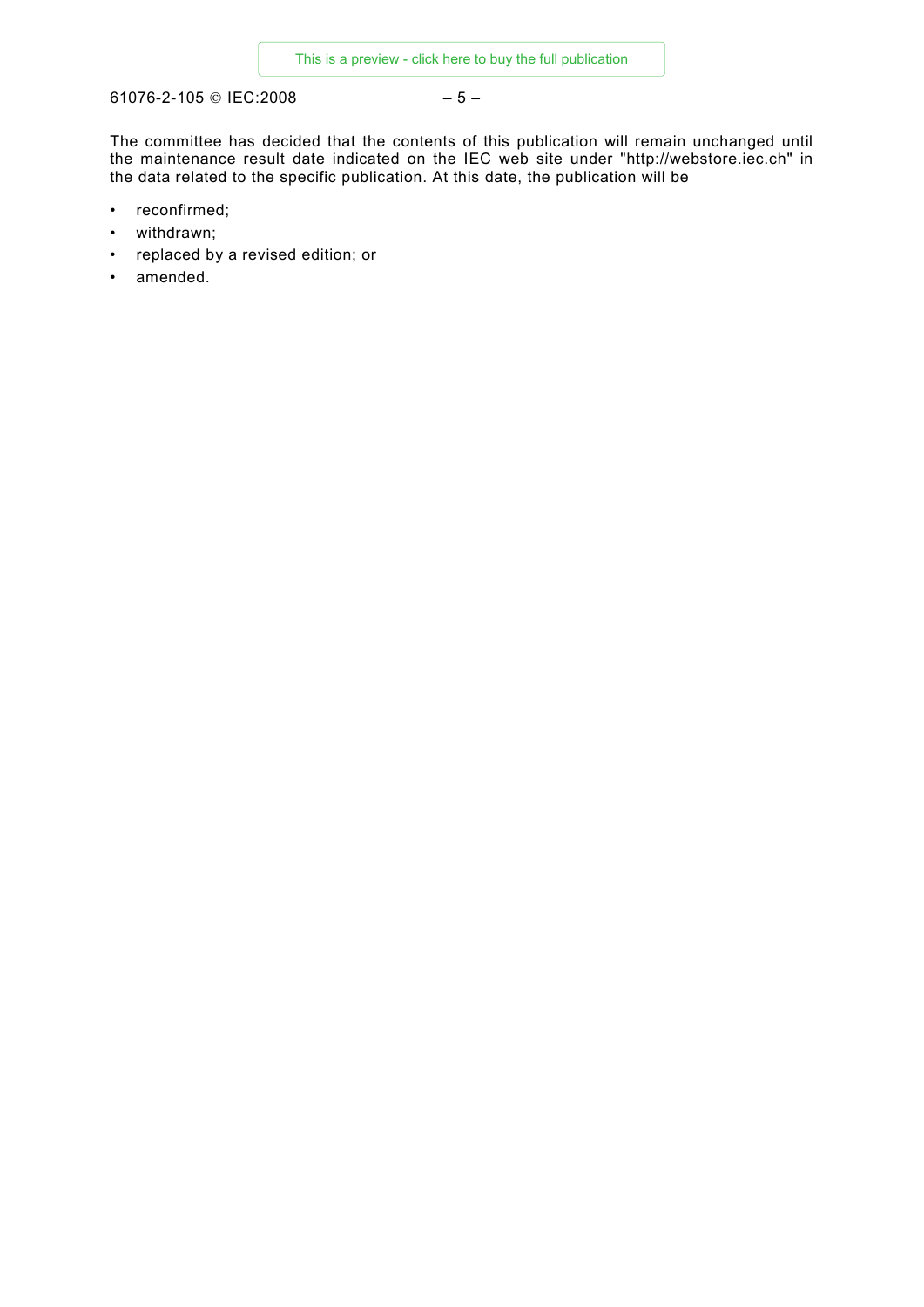– 6 – 61076-2-105 © IEC:2008

| INTERNATIONAL ELECTROTECHNICAL COMMISSION                   | IEC 61076-2-105                                                                                                                                |
|-------------------------------------------------------------|------------------------------------------------------------------------------------------------------------------------------------------------|
| IEC SC 48B - Connectors                                     |                                                                                                                                                |
| <b>ELECTRONIC COMPONENTS</b>                                |                                                                                                                                                |
| DETAIL SPECIFICATION in accordance with<br>IEC 61076-1:2006 |                                                                                                                                                |
|                                                             | Circular connectors<br>M <sub>5</sub><br>3 to 4 way<br>Male and female contacts<br>Non-rewireable (fixed connector<br>could also be rewirable) |
|                                                             | Free cable connectors<br>Straight and right angle connectors<br><b>Fixed connectors</b><br>Single hole mounting                                |
| IEC 1248/08                                                 |                                                                                                                                                |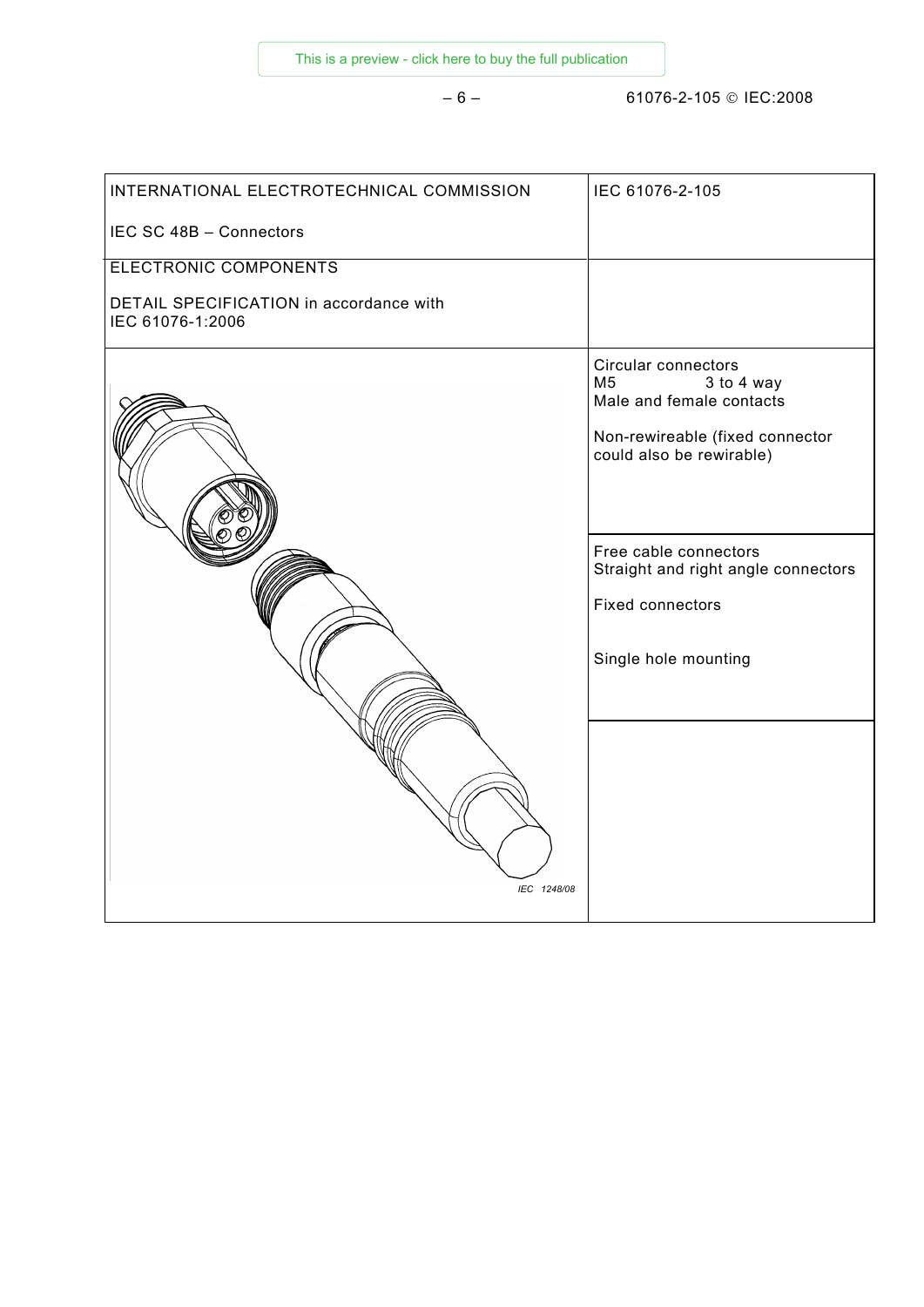<span id="page-6-0"></span> $61076 - 2 - 105 \odot 12008$  – 7 –

# **CONNECTORS FOR ELECTRONIC EQUIPMENT – PRODUCT REQUIREMENTS –**

# **Part 2-105: Circular connectors – Detail specification for M5 connectors with screw-locking**

# **1 General information**

Throughout this standard dimensions are in mm.

## **1.1 Scope**

This part of IEC 61076 describes circular connectors with M5 screw-locking, typically used for industrial process measurement and control.

NOTE M5 is the dimension of the thread of the screw locking mechanism of these circular connectors.

These connectors consist of fixed non-rewirable or rewirable and free connectors nonrewireable.

Male connectors have round contacts  $\varnothing$  0.48 mm.

### **1.2 Recommended method of termination**

The contact terminations shall be of the following types: screw, crimp, insulation piercing, insulation displacement, press-in or solder.

### **1.2.1 Number of contacts or contact cavities**

3 and 4 contacts.

### **1.3 Ratings and characteristics**

| Rated voltage         | 3 contacts<br>4 contacts        | $60$ V d.c. or a.c.<br>$60$ V d.c. or a.c. |
|-----------------------|---------------------------------|--------------------------------------------|
| Current rating        | 3 contacts<br>4 contacts        | 1 A<br>1 A                                 |
| Insulation resistance | : 10 <sup>8</sup> $\Omega$ min. |                                            |
| Climatic category     | : see 4.1 Table 4               |                                            |

Contact spacing **contact spacing** : see Clause 3

# **1.4 Normative references**

The following referenced documents are indispensable for the application of this document. For dated references, only the edition cited applies. For undated references, the latest edition of the referenced document (including any amendments) applies.

IEC 60050-581, *International Electrotechnical Vocabulary – Part 581: Electromechanical components for electronic equipment*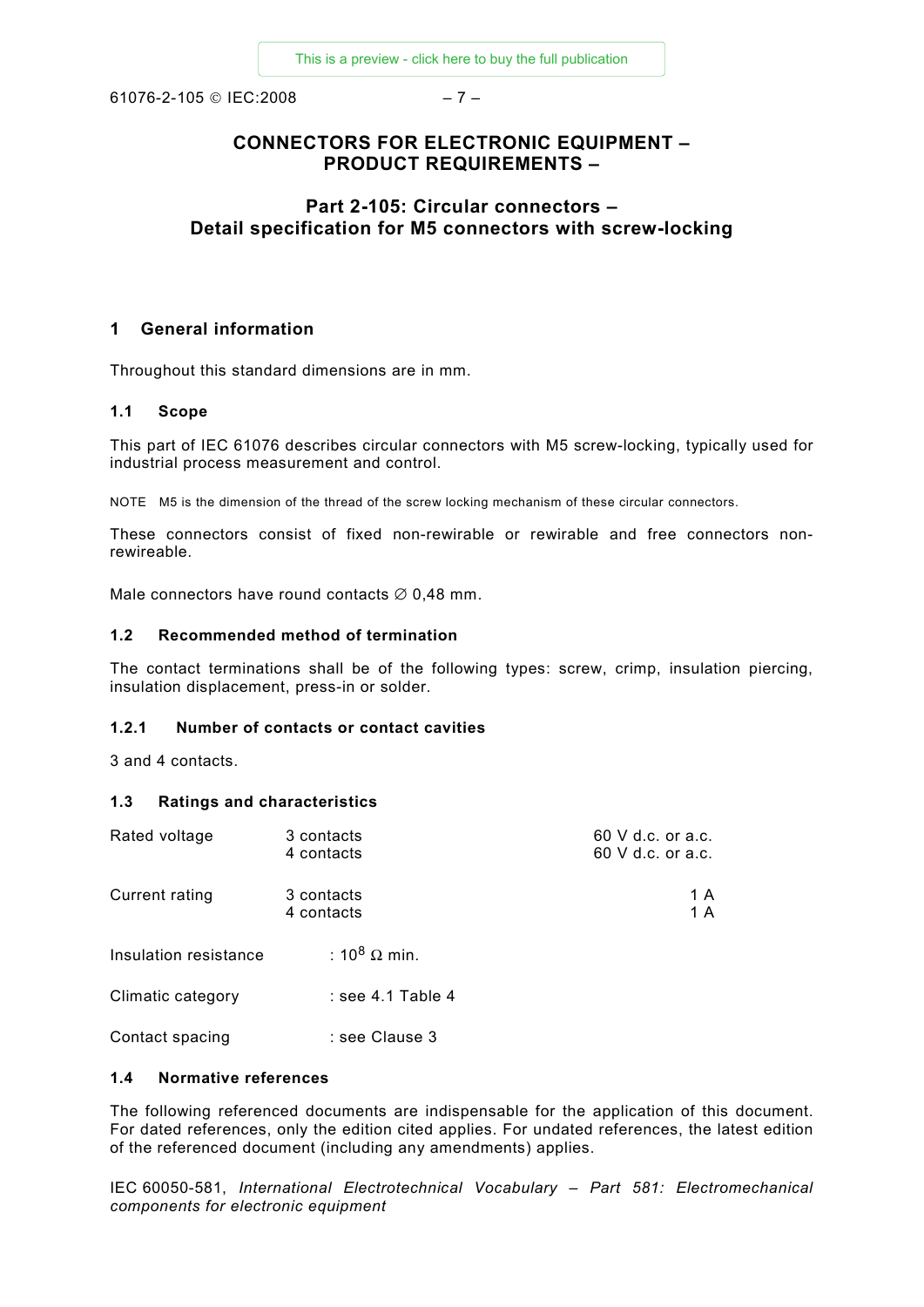– 8 – 61076-2-105 © IEC:2008

<span id="page-7-0"></span>IEC 60068-1:1988, *Environmental testing – Part 1: General and guidance Amendment 1 (1992)*

IEC 60068-2-60:1995, *Environmental testing – Part 2: Tests – Test Ke: Flowing mixed gas corrosion test* 

IEC 60352 (all parts), *Solderless connections*

IEC 60512 (all parts), *Connectors for electronic equipment – Tests and measurements*

IEC 60529:1989, *Degrees of protection provided by enclosures (IP Code) Amendment 1 (1999)*

IEC 60664-1:2007, *Insulation coordination for equipment within low-voltage systems – Part 1: Principles, requirements and tests*

IEC 60998-2-1:2002, *Connecting devices for low-voltage circuits for household and similar purposes – Part 2-1: Particular requirements for connecting devices as separate entities with screw-type clamping units* 

IEC 60999 (all parts), *Connecting devices – Electrical copper conductors – Safety requirements for screw-type and screwless-type clamping units*

IEC 61076-1:2006, *Connectors for electronic equipment – Product requirements – Part 1: Generic Specification* 

IEC 61984:2001, *Connectors – Safety requirements and tests* 

ISO 1302*:*2002, *Geometrical Product Specifications (GPS) – Indication of surface texture in technical product documentation*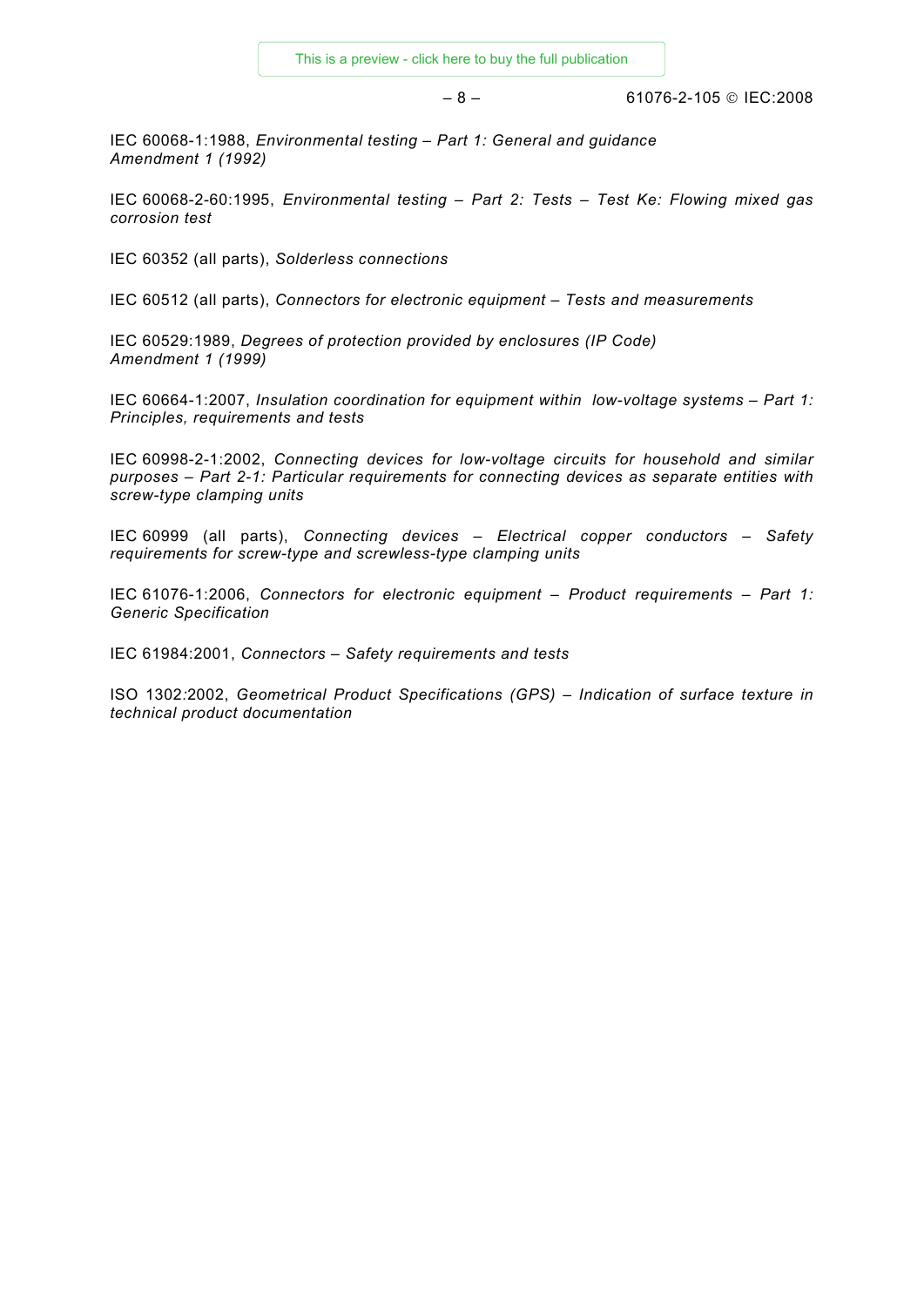$-32-$ 

61076-2-105 © CEI:2008

# SOMMAIRE

| 1              |     |       |                                                                     |  |
|----------------|-----|-------|---------------------------------------------------------------------|--|
|                | 1.1 |       |                                                                     |  |
|                | 1.2 |       |                                                                     |  |
|                |     | 1.2.1 |                                                                     |  |
|                | 1.3 |       |                                                                     |  |
|                | 1.4 |       |                                                                     |  |
|                | 1.5 |       |                                                                     |  |
|                | 1.6 |       |                                                                     |  |
|                | 1.7 |       |                                                                     |  |
|                | 1.8 |       |                                                                     |  |
| $\overline{2}$ |     |       |                                                                     |  |
|                | 2.1 |       |                                                                     |  |
|                | 2.2 |       |                                                                     |  |
|                |     | 2.2.1 |                                                                     |  |
|                |     | 2.2.2 |                                                                     |  |
| 3              |     |       |                                                                     |  |
|                | 3.1 |       |                                                                     |  |
|                | 3.2 |       |                                                                     |  |
|                |     |       |                                                                     |  |
|                | 3.3 |       |                                                                     |  |
| 4              |     |       |                                                                     |  |
|                | 4.1 |       |                                                                     |  |
|                | 4.2 |       |                                                                     |  |
|                |     | 4.2.1 | Tension assignée - Tension de choc assignée - Degré de pollution 47 |  |
|                |     | 4.2.2 |                                                                     |  |
|                |     | 4.2.3 |                                                                     |  |
|                |     | 4.2.4 |                                                                     |  |
|                |     | 4.2.5 |                                                                     |  |
|                | 4.3 |       |                                                                     |  |
|                |     |       |                                                                     |  |
|                |     | 4.3.2 |                                                                     |  |
|                |     | 4.3.3 |                                                                     |  |
|                |     | 4.3.4 |                                                                     |  |
|                |     | 4.3.5 |                                                                     |  |
|                |     | 4.3.6 |                                                                     |  |
| 5              |     |       |                                                                     |  |
|                | 5.1 |       |                                                                     |  |
|                |     | 5.1.1 | Montage pour les mesures de la résistance de contact50              |  |
|                |     | 5.1.2 | Montage pour les essais de contrainte dynamique (vibrations) 51     |  |
|                | 5.2 |       |                                                                     |  |
|                |     | 5.2.1 |                                                                     |  |
|                |     | 5.2.2 | Groupe d'essais AP - Essais dynamiques/climatiques53                |  |
|                |     | 5.2.3 |                                                                     |  |
|                |     | 5.2.4 |                                                                     |  |
|                |     | 5.2.5 |                                                                     |  |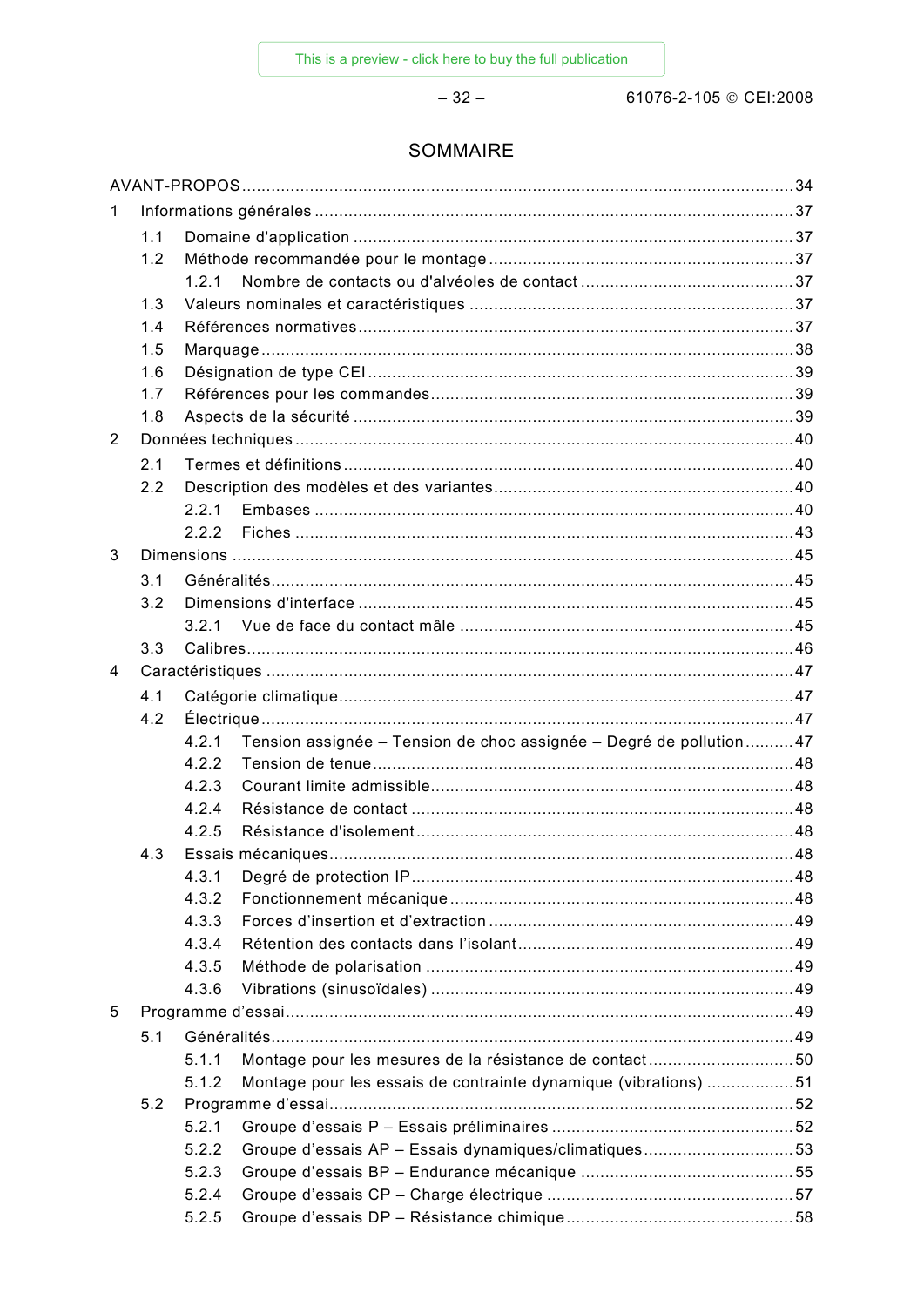61076-2-105 © CEI:2008 – 33 –

| 5.2.6 Groupe d'essais EP - Essais de méthode de connexion 58                                                                                                               |  |
|----------------------------------------------------------------------------------------------------------------------------------------------------------------------------|--|
|                                                                                                                                                                            |  |
|                                                                                                                                                                            |  |
|                                                                                                                                                                            |  |
|                                                                                                                                                                            |  |
| Figure 2 – Embase, contacts mâles, montage avec filet $M5 \times 0.5$ , avec extrémités de                                                                                 |  |
| Figure 3 – Embase, contacts mâles, montage avec filet $M5 \times 0.5$ , avec extrémités de<br>fils, montage arrière par écrou, filet M5 × 0,5, orientation du montage 42   |  |
| Figure 4 – Embase, contacts femelles, montage avec filet M5 $\times$ 0,5, avec extrémités de                                                                               |  |
| Figure 5 – Embase, contacts femelles, montage avec filet M5 $\times$ 0,5, avec extrémités de<br>fils, montage arrière par écrou, filet M5 × 0,5, orientation du montage 43 |  |
| Figure 6 – Fiche non-démontable, contacts mâles, version à sortie droite, avec écrou                                                                                       |  |
| Figure 7 - Fiche non-démontable, contacts mâles, version à sortie coudée, avec écrou                                                                                       |  |
| Figure 8 - Fiche non-démontable, contacts femelles, version à sortie droite, avec                                                                                          |  |
| Figure 9 – Fiche non-démontable, contacts femelles, version à sortie coudée avec                                                                                           |  |
|                                                                                                                                                                            |  |
|                                                                                                                                                                            |  |
|                                                                                                                                                                            |  |
|                                                                                                                                                                            |  |
|                                                                                                                                                                            |  |
|                                                                                                                                                                            |  |
|                                                                                                                                                                            |  |
|                                                                                                                                                                            |  |
|                                                                                                                                                                            |  |
|                                                                                                                                                                            |  |
|                                                                                                                                                                            |  |
| Tableau 5 - Tension assignée - Tension de choc assignée - Degré de pollution47                                                                                             |  |
|                                                                                                                                                                            |  |
|                                                                                                                                                                            |  |
|                                                                                                                                                                            |  |
|                                                                                                                                                                            |  |
|                                                                                                                                                                            |  |
|                                                                                                                                                                            |  |
|                                                                                                                                                                            |  |
|                                                                                                                                                                            |  |
|                                                                                                                                                                            |  |
|                                                                                                                                                                            |  |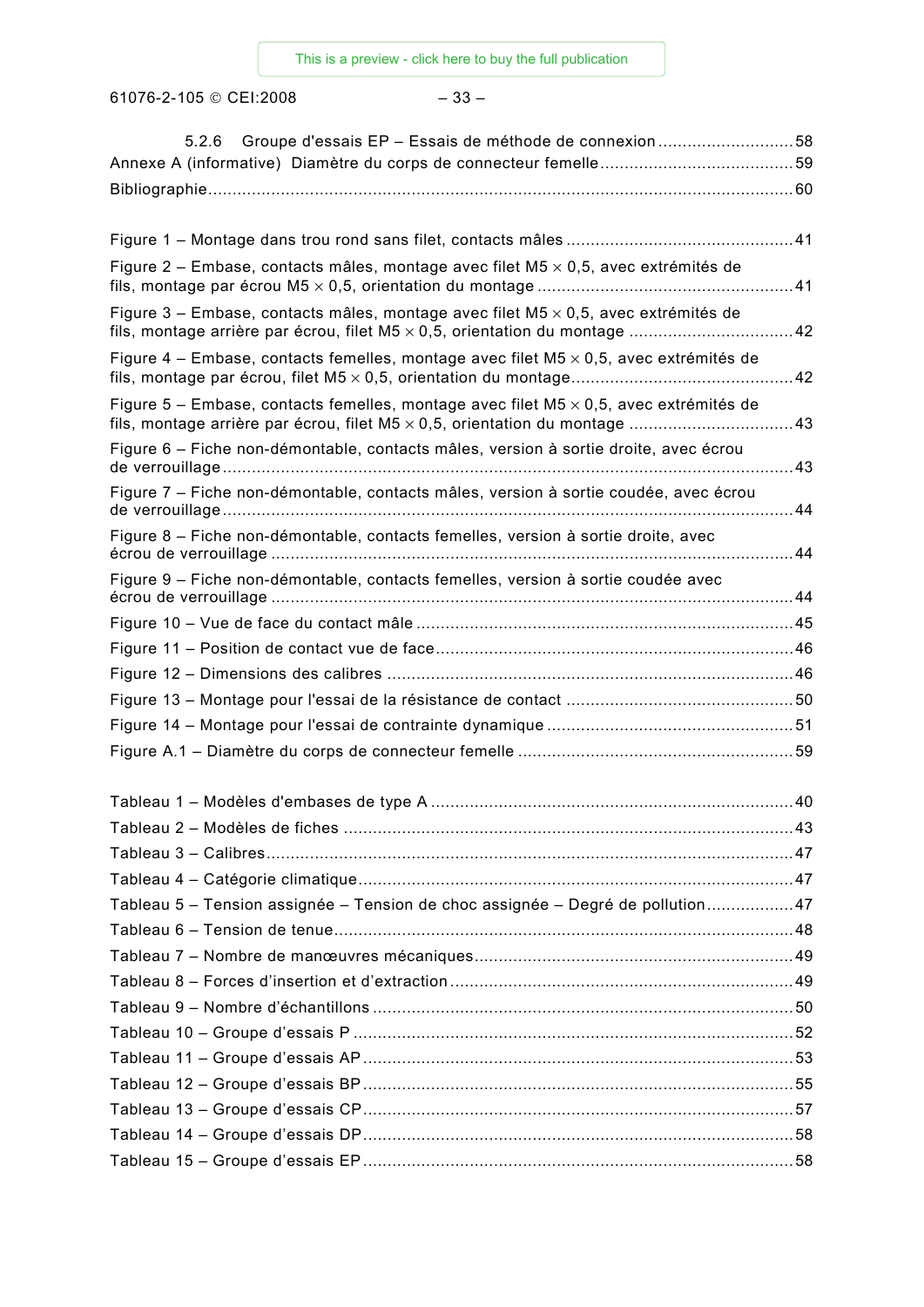[This is a preview - click here to buy the full publication](https://webstore.iec.ch/publication/4422&preview=1)

– 34 – 61076-2-105 © CEI:2008

# <span id="page-10-0"></span>COMMISSION ÉLECTROTECHNIQUE INTERNATIONALE  $\frac{1}{2}$  ,  $\frac{1}{2}$  ,  $\frac{1}{2}$  ,  $\frac{1}{2}$  ,  $\frac{1}{2}$  ,  $\frac{1}{2}$

# **CONNECTEURS POUR ÉQUIPEMENTS ÉLECTRONIQUES – EXIGENCES DE PRODUIT –**

# **Partie 2-105: Connecteurs circulaires – Spécification particulière pour connecteurs M5 à vis**

# AVANT-PROPOS

- 1) La CEI (Commission Electrotechnique Internationale) est une organisation mondiale de normalisation composée de l'ensemble des comités électrotechniques nationaux (Comités nationaux de la CEI). La CEI a pour objet de favoriser la coopération internationale pour toutes les questions de normalisation dans les domaines de l'électricité et de l'électronique. A cet effet, la CEI – entre autres activités – publie des Normes internationales, des Spécifications techniques, des Rapports techniques, des Spécifications accessibles au public (PAS) et des Guides (ci-après dénommés "Publication(s) de la CEI"). Leur élaboration est confiée à des comités d'études, aux travaux desquels tout Comité national intéressé par le sujet traité peut participer. Les organisations internationales, gouvernementales et non gouvernementales, en liaison avec la CEI, participent également aux travaux. La CEI collabore étroitement avec l'Organisation Internationale de Normalisation (ISO), selon des conditions fixées par accord entre les deux organisations.
- 2) Les décisions ou accords officiels de la CEI concernant les questions techniques représentent, dans la mesure du possible, un accord international sur les sujets étudiés, étant donné que les Comités nationaux de la CEI intéressés sont représentés dans chaque comité d'études.
- 3) Les Publications de la CEI se présentent sous la forme de recommandations internationales et sont agréées comme telles par les Comités nationaux de la CEI. Tous les efforts raisonnables sont entrepris afin que la CEI s'assure de l'exactitude du contenu technique de ses publications; la CEI ne peut pas être tenue responsable de l'éventuelle mauvaise utilisation ou interprétation qui en est faite par un quelconque utilisateur final.
- 4) Dans le but d'encourager l'unification internationale, les Comités nationaux de la CEI s'engagent à appliquer de façon transparente, dans toute la mesure possible, les normes internationales de la CEI dans leurs normes nationales et régionales. Toutes divergences entre toutes Publications de la CEI et toutes publications nationales ou régionales correspondantes doivent être indiquées en termes clairs dans ces dernières.
- 5) La CEI n'a prévu aucune procédure de marquage valant indication d'approbation et n'engage pas sa responsabilité pour les équipements déclarés conformes à une de ses publications.
- 6) Tous les utilisateurs doivent s'assurer qu'ils sont en possession de la dernière édition de cette publication.
- 7) Aucune responsabilité ne doit être imputée à la CEI, à ses administrateurs, employés, auxiliaires ou mandataires, y compris ses experts particuliers et les membres de ses comités d'études et des Comités nationaux de la CEI, pour tout préjudice causé en cas de dommages corporels et matériels, ou de tout autre dommage de quelque nature que ce soit, directe ou indirecte, ou pour supporter les coûts (y compris les frais de justice) et les dépenses découlant de la publication ou de l'utilisation de cette Publication de la CEI ou de toute autre Publication de la CEI, ou au crédit qui lui est accordé.
- 8) L'attention est attirée sur les références normatives citées dans cette publication. L'utilisation de publications référencées est obligatoire pour une application correcte de la présente publication.
- 9) L'attention est attirée sur le fait que certains des éléments de la présente Publication de la CEI peuvent faire l'objet de droits de propriété intellectuelle ou de droits analogues. La CEI ne saurait être tenue pour responsable de ne pas avoir identifié de tels droits de propriété et de ne pas avoir signalé leur existence.

La Norme internationale CEI 61076-2-105 a été établie par le sous-comité 48B: Connecteurs, du comité d'études 48: Composants électromécaniques et structures mécaniques pour équipements électroniques.

Le texte de cette norme est issu des documents suivants:

| <b>FDIS</b>   | Rapport de vote |
|---------------|-----------------|
| 48B/1909/FDIS | 48B/1928/RVD    |

Le rapport de vote indiqué dans le tableau ci-dessus donne toute information sur le vote ayant abouti à l'approbation de cette norme.

Cette publication a été rédigée selon les Directives ISO/CEI, Partie 2.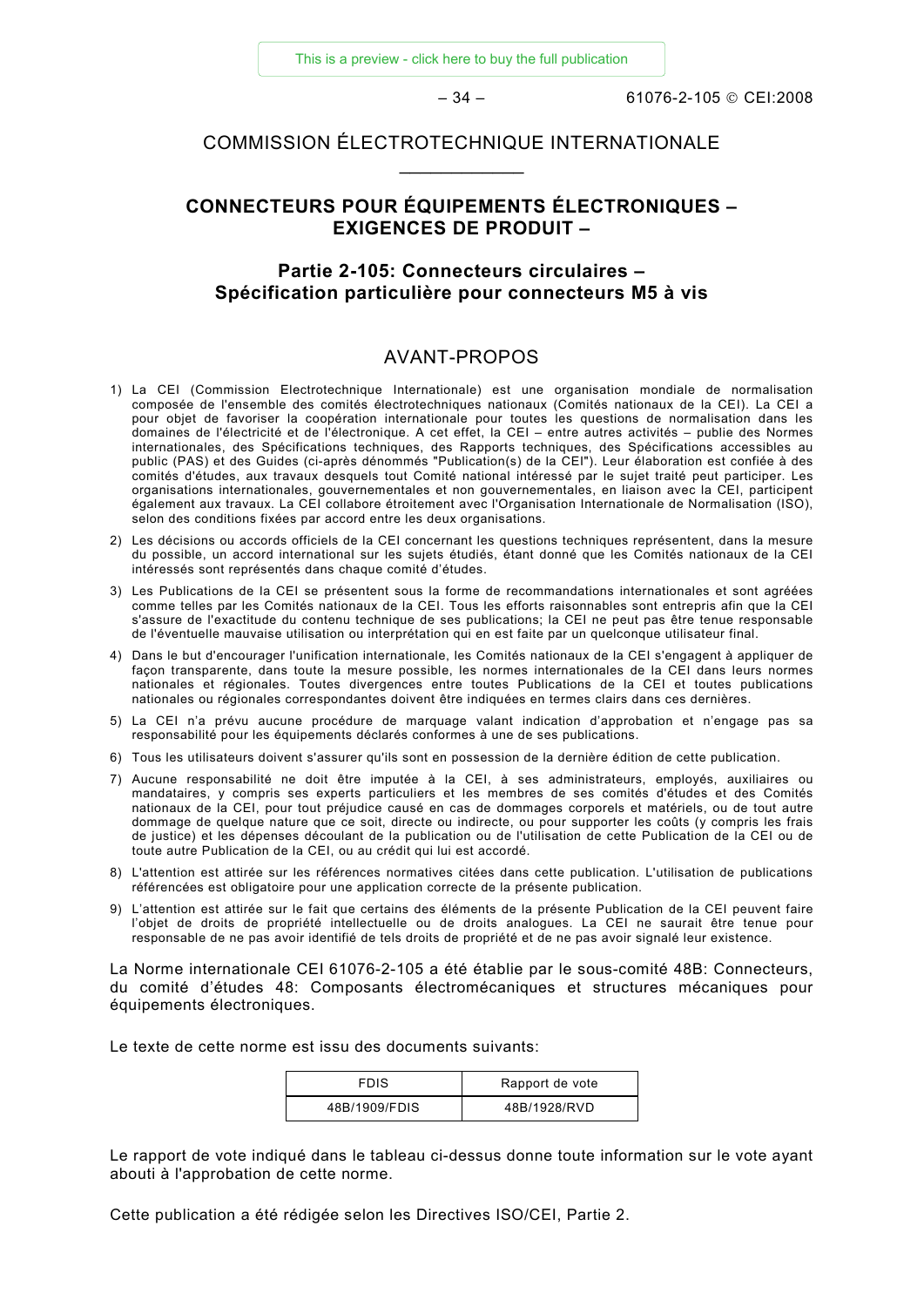61076-2-105 © CEI:2008 – 35 –

Une liste de toutes les parties de la série CEI 61076, présentées sous le titre général *Connecteurs pour équipements électroniques – Exigences de produit*, peut être consultée sur le site web de la CEI.

Le comité a décidé que le contenu de cette publication ne sera pas modifié avant la date de maintenance indiquée sur le site web de la CEI sous «http://webstore.iec.ch» dans les données relatives à la publication recherchée. A cette date, la publication sera

- reconduite;
- supprimée;
- remplacée par une édition révisée; ou
- amendée.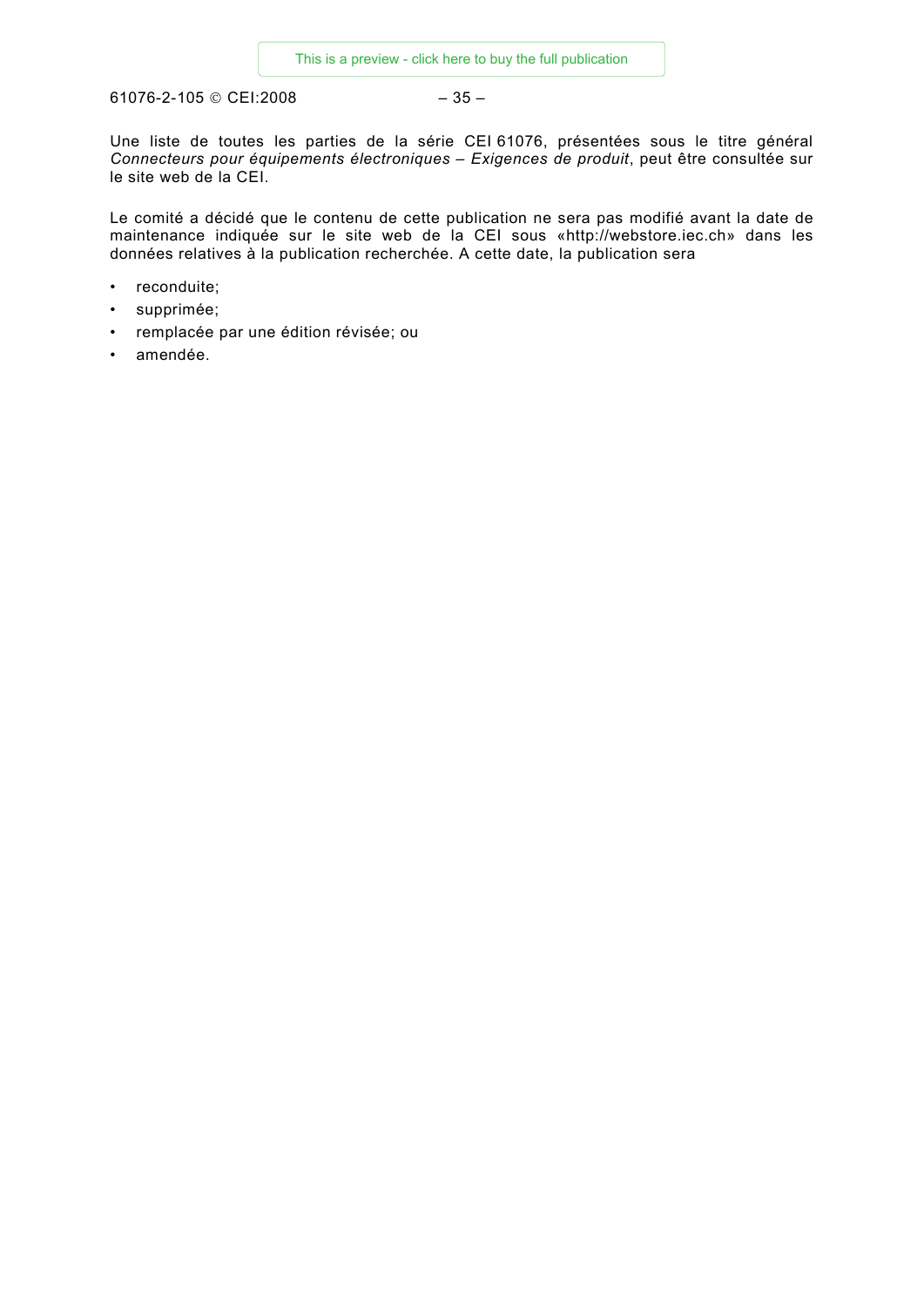– 36 – 61076-2-105 © CEI:2008

| COMMISSION ÉLECTROTECHNIQUE INTERNATIONALE                           | CEI 61076-2-105                                                                                                                                             |
|----------------------------------------------------------------------|-------------------------------------------------------------------------------------------------------------------------------------------------------------|
| CEI SC 48B - Connecteurs                                             |                                                                                                                                                             |
|                                                                      |                                                                                                                                                             |
| COMPOSANTS ELECTRONIQUES                                             |                                                                                                                                                             |
| Spécification particulière en conformité avec la<br>CEI 61076-1:2006 |                                                                                                                                                             |
|                                                                      | Connecteurs circulaires<br>3 à 4 voies<br>M <sub>5</sub><br>Contacts mâles et femelles<br>Non-démontable (une embase<br>pourrait également être démontable) |
|                                                                      | Fiches pour câbles<br>Connecteurs à sortie droite et à<br>sortie coudée<br>Embases                                                                          |
|                                                                      | Montage par écrou                                                                                                                                           |
|                                                                      |                                                                                                                                                             |
| IEC 1248/08                                                          |                                                                                                                                                             |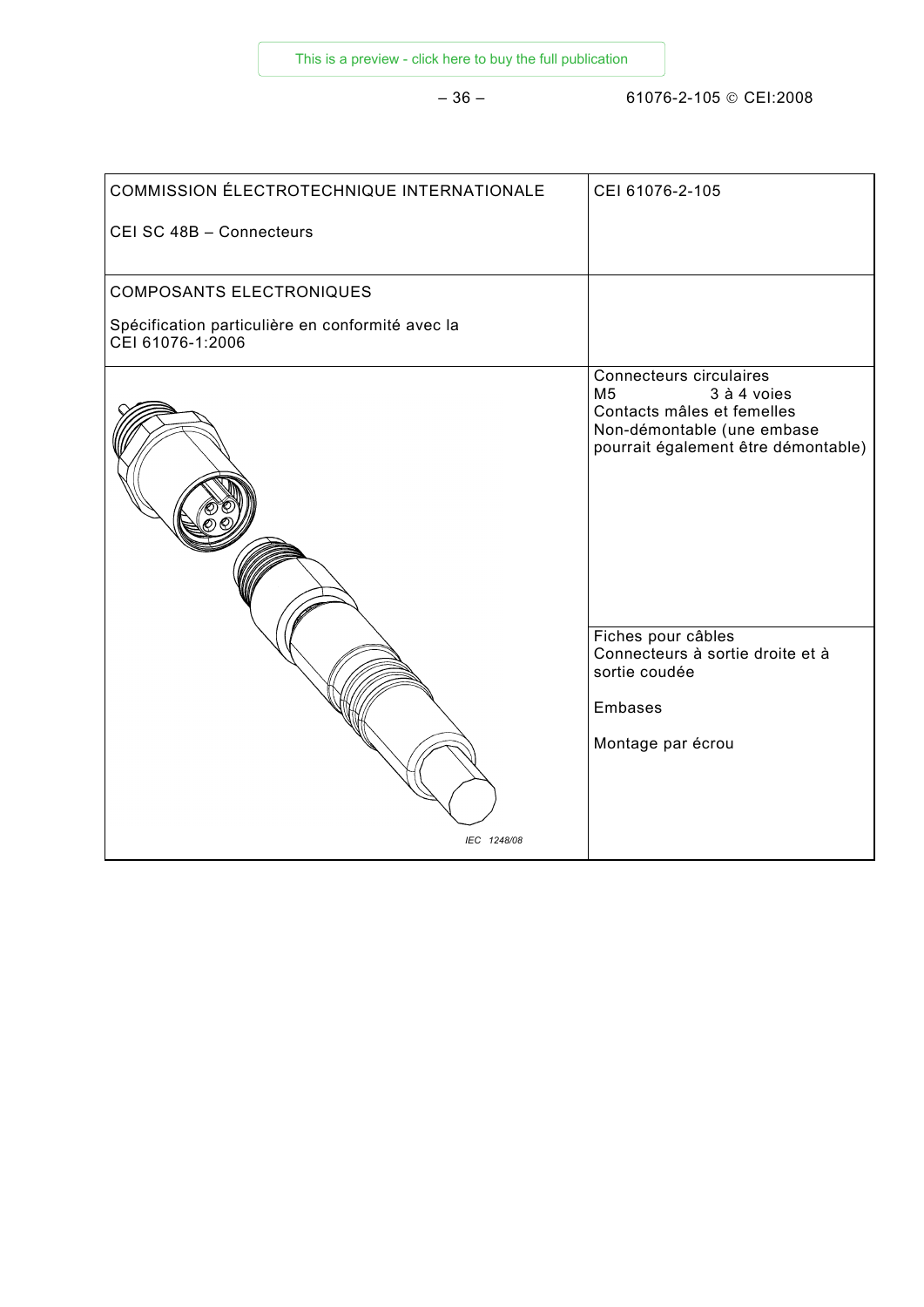<span id="page-13-0"></span>61076-2-105 © CEI:2008 – 37 –

# **CONNECTEURS POUR ÉQUIPEMENTS ÉLECTRONIQUES – EXIGENCES DE PRODUIT –**

# **Partie 2-105: Connecteurs circulaires – Spécification particulière pour connecteurs M5 à vis**

# **1 Informations générales**

Dans la présente norme, les dimensions sont données en mm.

## **1.1 Domaine d'application**

La présente partie de la CEI 61076 décrit les connecteurs circulaires avec M5 à vis, généralement utilisés pour les dispositifs de mesure et de commande dans les processus industriels.

NOTE M5 est la dimension du filet du mécanisme à vis de ces connecteurs circulaires.

Ces connecteurs se composent d'embases non démontables ou démontables et de fiches non démontables.

Les connecteurs mâles possèdent des contacts arrondis de ∅ 0,48 mm.

### **1.2 Méthode recommandée pour le montage**

Les sorties de contact doivent être des types suivants: à vis, à sertir, à percement d'isolant, autodénudantes, CIF ou à souder.

## **1.2.1 Nombre de contacts ou d'alvéoles de contact**

3 et 4 contacts.

### **1.3 Valeurs nominales et caractéristiques**

| Tension assignée       | 3 contacts<br>4 contacts        | 60 V en courant continu ou en courant alternatif<br>60 V en courant continu ou en courant alternatif |
|------------------------|---------------------------------|------------------------------------------------------------------------------------------------------|
| Courant nominal        | 3 contacts<br>4 contacts        | 1 A<br>1 A                                                                                           |
| Résistance d'isolement | : 10 <sup>8</sup> $\Omega$ min. |                                                                                                      |
| Catégorie climatique   | : voir 4.1 Tableau 4            |                                                                                                      |

Pas entre contacts : voir l'Article 3

## **1.4 Références normatives**

Les documents de référence suivants sont indispensables pour l'application du présent document. Pour les références datées, seule l'édition citée s'applique. Pour les références non datées, la dernière édition du document de référence s'applique (y compris les éventuels amendements).